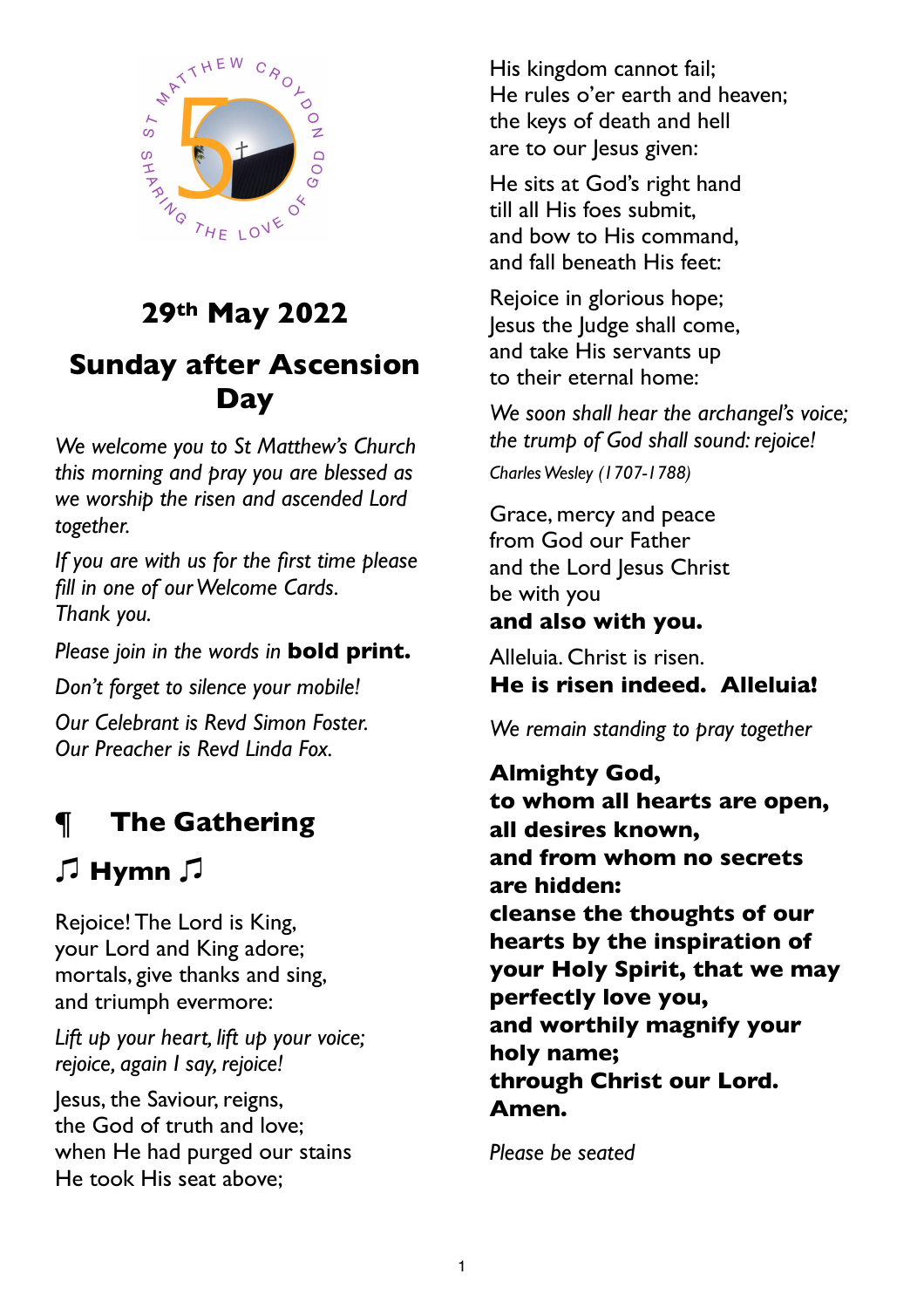## **The Confession and Absolution**

## **Invitation to confession**

What God has prepared for those who love him, he has revealed to us through the Spirit; for the Spirit searches everything. Therefore, let us in penitence open our hearts to the Lord, who has prepared good things for those who love him. *cf I Corinthians 2.9* 

**O King enthroned on high, filling the earth with your glory: holy is your name, Lord God almighty. In our sinfulness we cry to you to take our guilt away,** 

**and to cleanse our lips to speak your word,**

### **through Jesus Christ our Lord. Amen.**

Almighty God, who forgives all who truly repent, have mercy upon you, pardon and deliver you from all your sins, confirm and strengthen you in all goodness, and keep you in life eternal; through Jesus Christ our Lord. **Amen.** 

*Please stand* 

## **Gloria in Excelsis**

**Glory to God in the highest, and peace to his people on earth.**

**Lord God, heavenly King, almighty God and Father, we worship you,** 

**we give you thanks, we praise you for your glory.**

**Lord Jesus Christ, only Son of the Father, Lord God, Lamb of God, you take away the sin of the world: have mercy on us; you are seated at the right hand of the Father: receive our prayer.**

**For you alone are the Holy One, you alone are the Lord, you alone are the Most High, Jesus Christ, with the Holy Spirit, in the glory of God the Father. Amen.**

## **The Collect**

*A period of silent prayer*

Risen, ascended Lord, as we rejoice at your triumph, fill your Church on earth with power and compassion, that all who are estranged by sin may find forgiveness and know your peace, to the glory of God the Father.

### **Amen.**

# **¶ The Liturgy of the Word**

Let us prepare ourselves for the Word of God as it comes to us in the reading of Holy Scripture.

### **Our hearts and minds are open.**

*Please be seated*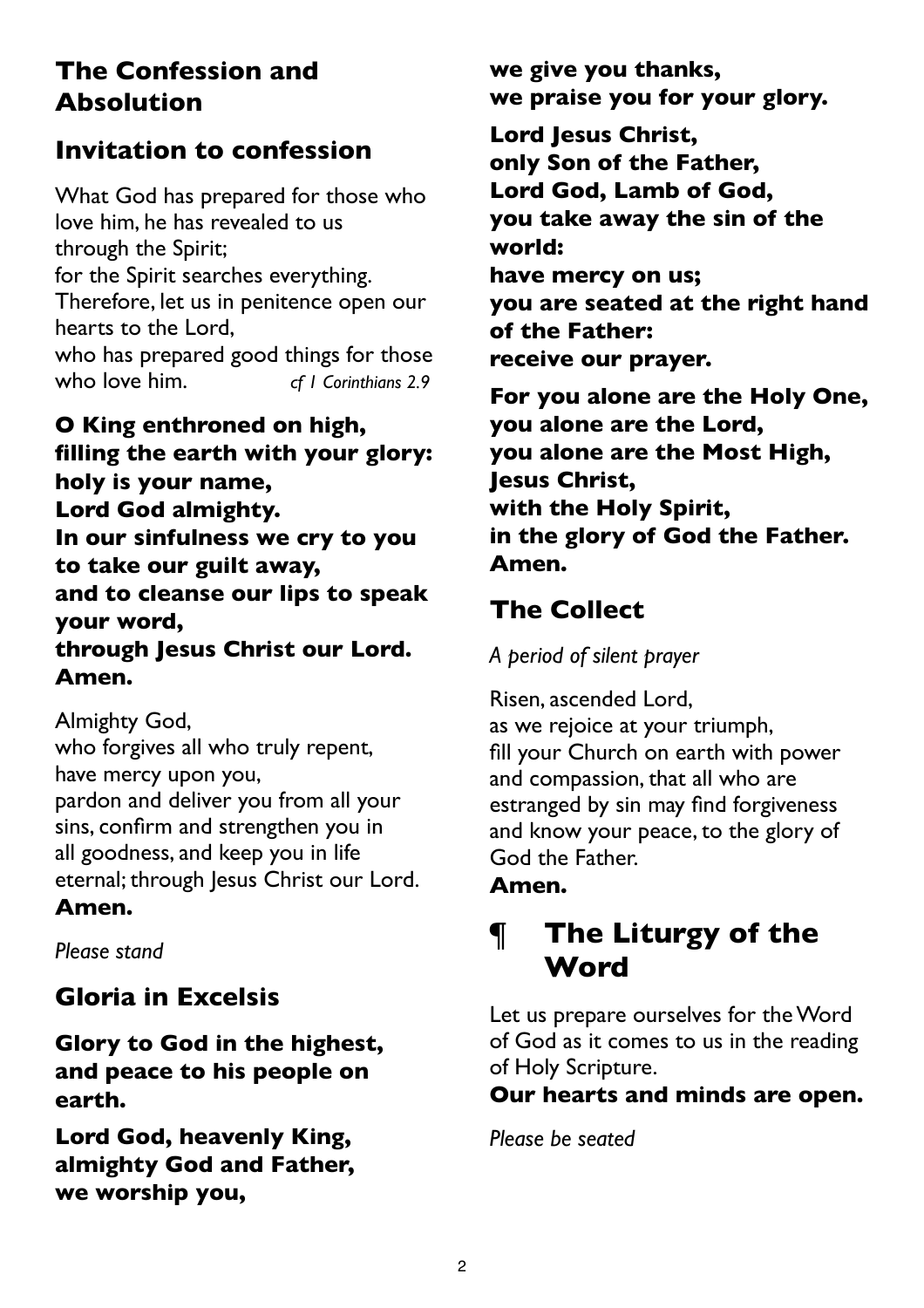## **First Reading**

#### *Acts 16.16-34*

One day, as we were going to the place of prayer, we met a slave-girl who had a spirit of divination and brought her owners a great deal of money by fortune-telling. 17While she followed Paul and us, she would cry out, 'These men are slaves of the Most High God, who proclaim to you a way of salvation.' 18She kept doing this for many days. But Paul, very much annoyed, turned and said to the spirit, 'I order you in the name of Jesus Christ to come out of her.' And it came out that very hour.

19But when her owners saw that their hope of making money was gone, they seized Paul and Silas and dragged them into the market-place before the authorities. 20When they had brought them before the magistrates, they said, 'These men are disturbing our city; they are lews and are advocating customs 21that are not lawful for us as Romans to adopt or observe.' 22The crowd joined in attacking them, and the magistrates had them stripped of their clothing and ordered them to be beaten with rods. 23After they had given them a severe flogging, they threw them into prison and ordered the jailer to keep them securely. 24Following these instructions, he put them in the innermost cell and fastened their feet in the stocks.

25About midnight Paul and Silas were praying and singing hymns to God, and the prisoners were listening to them. 26Suddenly there was an earthquake, so violent that the foundations of the prison were shaken; and immediately all the doors were opened and everyone's chains were unfastened. 27When the

jailer woke up and saw the prison doors wide open, he drew his sword and was about to kill himself, since he supposed that the prisoners had escaped. 28But Paul shouted in a loud voice, 'Do not harm yourself, for we are all here.' 29The jailer called for lights, and rushing in, he fell down trembling before Paul and Silas. 30Then he brought them outside and said, 'Sirs, what must I do to be saved?' <sup>31</sup>They answered, 'Believe on the Lord Jesus, and you will be saved, you and your household.' 32They spoke the word of the Lord to him and to all who were in his house. <sup>33</sup>At the same hour of the night he took them and washed their wounds; then he and his entire family were baptized without delay. 34He brought them up into the house and set food before them; and he and his entire household rejoiced that he had become a believer in God.

This is the word of the Lord.

**Thanks be to God.**

# 㽈 **Song** 㽈

I, the Lord of sea and sky, I have heard My people cry. All who dwell in dark and sin My hand will save. I, who made the stars of night, I will make their darkness bright. Who will bear My light to them? Whom shall I send?

*Here I am, Lord. Is It I, Lord? I have heard You calling in the night. I will go, Lord, if You lead me. I will hold Your people in my heart.*

I, the Lord of snow and rain, I have borne My people's pain. I have wept for love of them. They turn away. I will break their hearts of stone,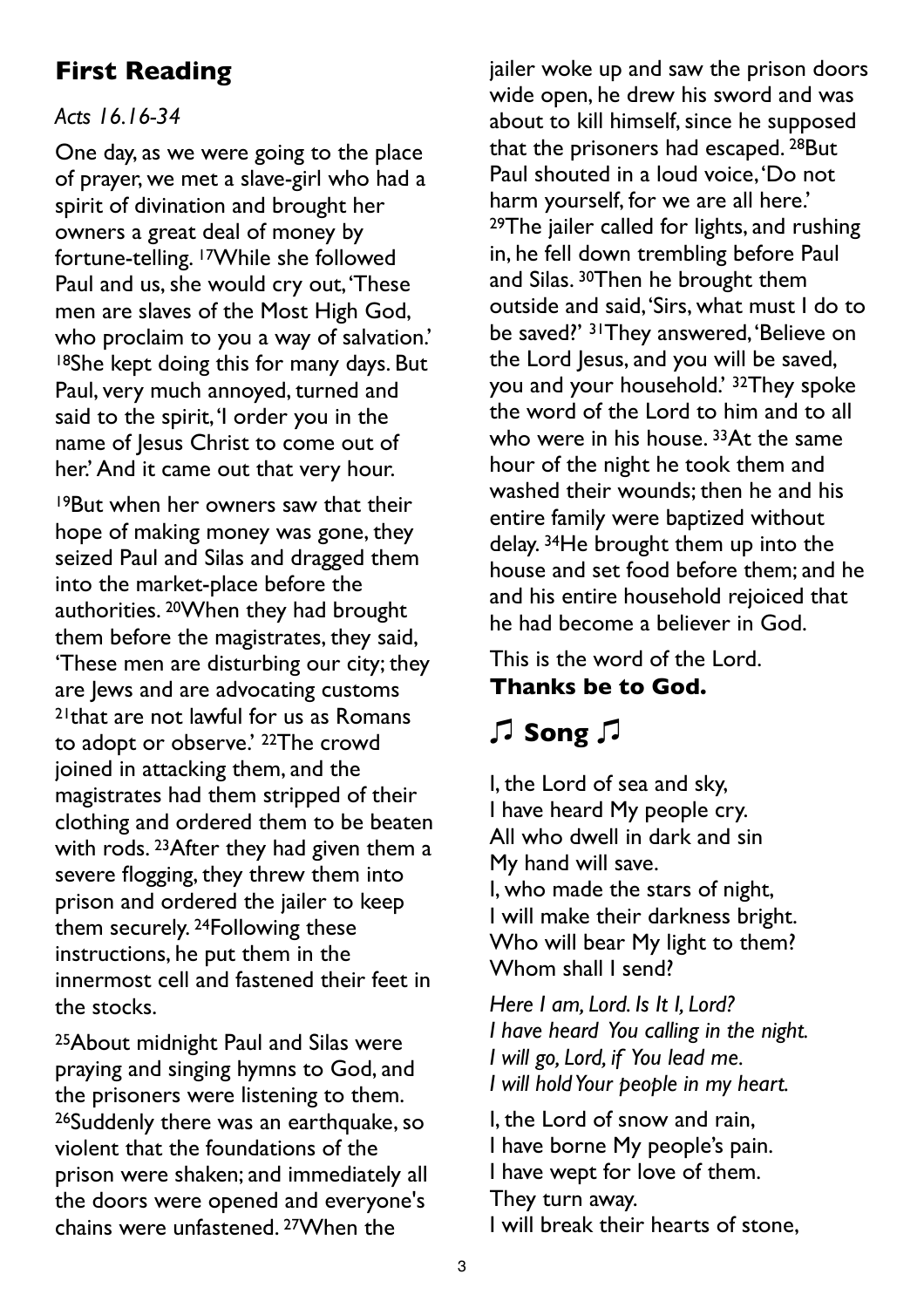give them hearts for love alone. I will speak My word to them. Whom shall I send?

### *Here I am…*

I, the Lord of wind and flame, I will tend the poor and lame. I will set a feast for them. My hand will save. Finest bread I will provide till their hearts be satisfied. I will give My life to them. Whom shall I send?

*Here I am…*

*Dan L. Schutte (b.1947) © 1981 Daniel L. Schutte and New Dawn Music*

*Please be seated*

*The children leave for Young Church*

# **Second Reading**

### *Revelation 22.12-End*

I, John, heard a voice saying to me: <sup>12'</sup>See, I am coming soon; my reward is with me, to repay according to everyone's work. 13I am the Alpha and the Omega, the first and the last, the beginning and the end.

14Blessed are those who wash their robes, so that they will have the right to the tree of life and may enter the city by the gates.

15Outside are the dogs and sorcerers and fornicators and murderers and idolaters, and everyone who loves and practises falsehood.

<sup>16</sup>It is I, Jesus, who sent my angel to you with this testimony for the churches. I am the root and the descendant of David, the bright morning star.'

17The Spirit and the bride say, 'Come.'

And let everyone who hears say,

'Come.'

And let everyone who is thirsty come.

Let anyone who wishes take the water of life as a gift.

18I warn everyone who hears the words of the prophecy of this book: if anyone adds to them, God will add to that person the plagues described in this book; 19if anyone takes away from the words of the book of this prophecy, God will take away that person's share in the tree of life and in the holy city, which are described in this book.

20The one who testifies to these things says, 'Surely I am coming soon.' Amen. Come, Lord Jesus! 21The grace of the Lord Jesus be with all the saints. Amen.

This is the word of the Lord.

## **Thanks be to God.**

Let us stand to greet the Gospel of Christ.

# **The Gospel**

Alleluia, alleluia alleluia.

**Alleluia, alleluia, alleluia.** 

Come, Holy Spirit, fill the hearts of your faithful people and kindle in them the fire of your love.

## **Alleluia, alleluia, alleluia.**

The Lord be with you **and also with you.**

Hear the Gospel of our Lord Jesus Christ according to John.

## **Glory to you, O Lord.**

### *John 17.20-26*

Jesus looked up to heaven and prayed: 'Holy Father, 20I ask not only on behalf of these, but also on behalf of those who will believe in me through their word, <sup>21</sup> that they may all be one. As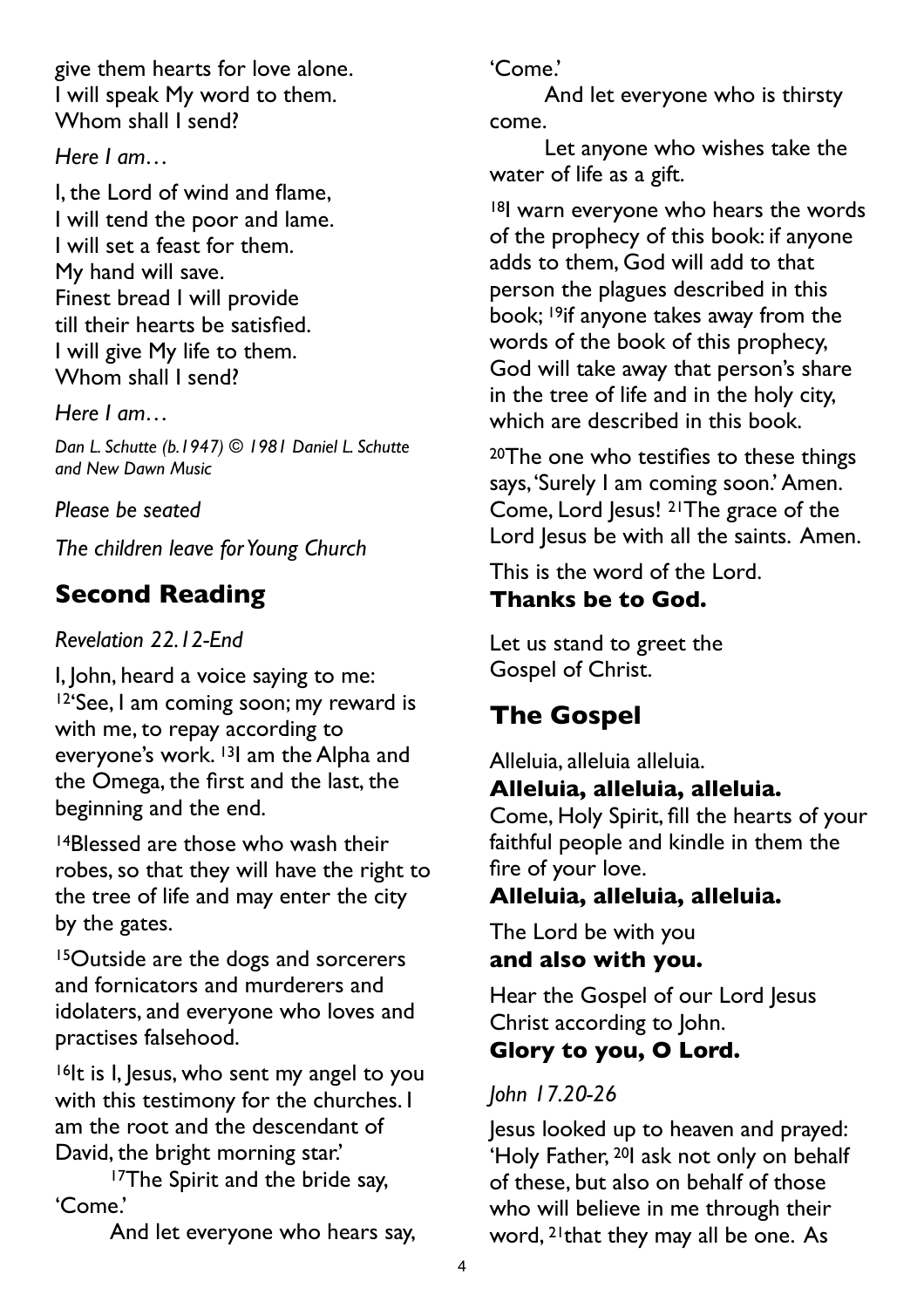you, Father, are in me and I am in you, may they also be in us, so that the world may believe that you have sent me. 22The glory that you have given me I have given them, so that they may be one, as we are one, 23I in them and you in me, that they may become completely one, so that the world may know that you have sent me and have loved them even as you have loved me. 24Father, I desire that those also, whom you have given me, may be with me where I am, to see my glory, which you have given me because you loved me before the foundation of the world.

25'Righteous Father, the world does not know you, but I know you; and these know that you have sent me. 26I made your name known to them, and I will make it known, so that the love with which you have loved me may be in them, and I in them.'

This is the Gospel of the Lord. **Praise to you, O Christ.**

*Please be seated* 

## **Sermon**

*Please stand* 

## **The Creed**

Let us affirm our faith in Jesus Christ the Son of God.

**Though he was divine, he did not cling to equality with God, but made himself nothing. Taking the form of a slave, he was born in human likeness. He humbled himself and was obedient to death, even the death of the cross. Therefore God has raised him** 

**on high, and given him the name above every name: that at the name of Jesus every knee should bow, and every voice proclaim that Jesus Christ is Lord, to the glory of God the Father. Amen.** *cf Philippians 2.6-11*

*Please be seated*

# **Prayers of Intercession**

In joy and hope we pray. We pray to the Father. **Hear our prayer.**

That our risen and ascended Saviour may fill us with the joy of his Spirit… We pray to the Father.

### **Hear our prayer.**

That isolated and persecuted churches may find fresh strength in the good news of the resurrection… we pray to the Father.

### **Hear our prayer.**

That God may grant us humility to be subject to one another in Christian love… we pray to the Father.

### **Hear our prayer.**

That he would move us to provide for those who lack food, work, or shelter… we pray to the Father.

### **Hear our prayer.**

That through the coming of his kingdom war and famine may cease through all the world… we pray to the Father.

### **Hear our prayer.**

That he may reveal the light of his presence to the sick, the weak and the dying,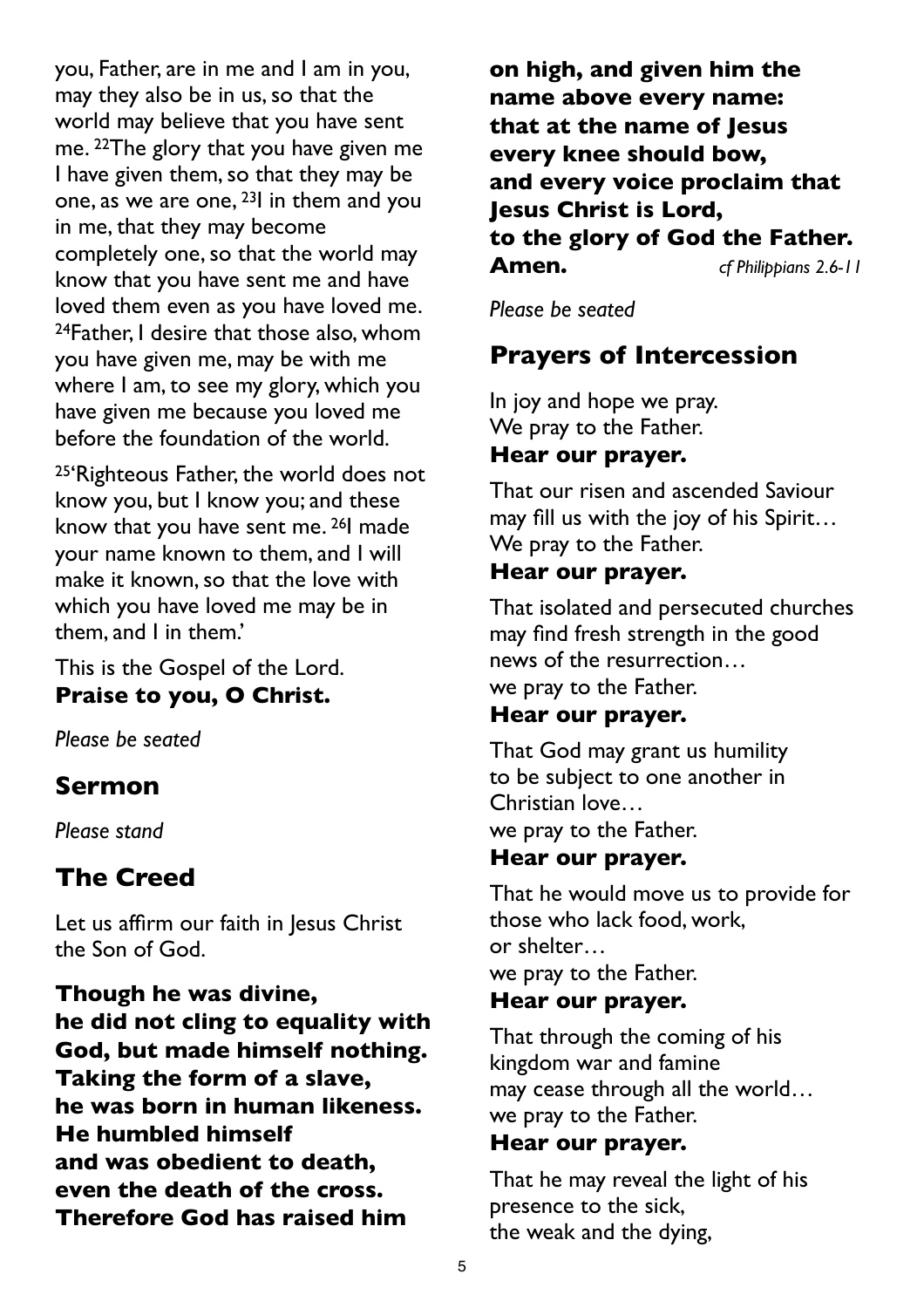to comfort and strengthen them… we pray to the Father.

### **Hear our prayer.**

That he may send the fire of the Holy Spirit upon his people, so that we may bear faithful witness to his resurrection and ascension, we pray to the Father.

### **Hear our prayer.**

Merciful Father,

**accept these prayers for the sake of your Son, our Saviour, Jesus Christ. Amen.**

# **¶ The Liturgy of the Sacrament**

*Please stand* 

# **The Peace**

God has made us one in Christ. He has set his seal upon us and, as a pledge of what is to come, has given the Spirit to dwell in our hearts. Alleluia. *cf Ephesians 1.13,14*

The peace of the Lord be always with you

### **and also with you.**

Let us offer one another a sign of God's peace.

# 㽈 **Hymn** 㽈

Alleluia, sing to Jesus! His the sceptre, His the throne. Alleluia! His the triumph, His the victory alone. Hark! the songs of peaceful Sion thunder like a mighty flood; Jesus out of every nation hath redeemed us by His blood.

Alleluia! not as orphans are we left in sorrow now; Alleluia! He is near us, faith believes, nor questions how: though the cloud from sight received Him, when the forty days were o'er, shall our hearts forget His promise, 'I am with you evermore'?

Alleluia! bread of angels, Thou on earth our food, our stay; Alleluia! here the sinful flee to Thee from day to day: Intercessor, Friend of sinners, earth's Redeemer, plead for me, where the songs of all the sinless sweep across the crystal sea.

Alleluia! King eternal, Thee the Lord of lords we own; Alleluia! born of Mary, earth Thy footstool, heaven Thy throne: Thou within the veil hast entered, robed in flesh our great High Priest; Thou on earth both Priest and Victim in the Eucharistic feast.

*William Chatterton Dix (1837-1898)*

**Yours, Lord, is the greatness, the power, the glory, the splendour, and the majesty; for everything in heaven and on earth is yours. All things come from you, and of your own do we give you.**

## **The Eucharistic Prayer (A)**

The Lord is here. **His Spirit is with us.**

Lift up your hearts. **We lift them to the Lord.**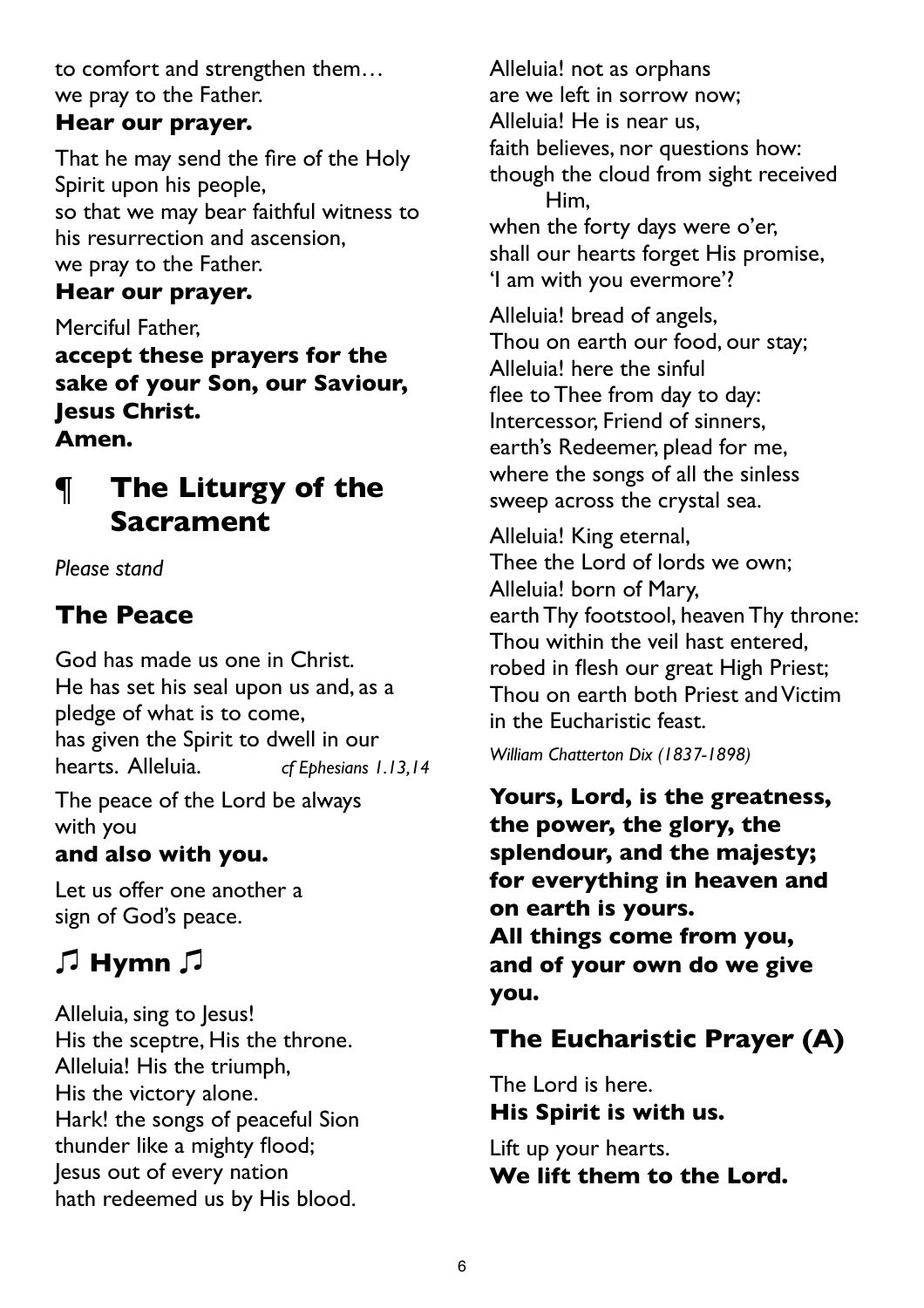Let us give thanks to the Lord our God. **It is right to give thanks and praise.**

It is indeed right, our duty and our joy, always and everywhere to give you thanks, holy Father, almighty and eternal God, through Jesus Christ our Lord.

### **To you be glory and praise for ever.**

For he is our great high priest who has entered once for all into the heavenly sanctuary, evermore to pour upon your Church the grace and comfort of your Holy Spirit.

### **To you be glory and praise for ever.**

He is the one who has gone before us, who calls us to be united in prayer as were his disciples in the upper room while they awaited his promised gift, the life-giving Spirit of Pentecost.

### **To you be glory and praise for ever.**

Therefore all creation yearns with eager longing as angels and archangels sing the endless hymn of praise:

### **Holy, holy, holy Lord, God of power and might, heaven and earth are full of your glory. Hosanna in the highest. Blessed is he who comes in the name of the Lord. Hosanna in the highest.**

Accept our praises, heavenly Father, through your Son our Saviour Jesus Christ, and as we follow his example and obey his command, grant that by the power of your Holy Spirit these gifts of bread and wine

may be to us his body and his blood; who, in the same night that

he was betrayed,

took bread and gave you thanks;

he broke it and gave it to his disciples, saying:

Take, eat; this is my body which is given for you;

do this in remembrance of me.

### **To you be glory and praise for ever.**

In the same way, after supper he took the cup and gave you thanks; he gave it to them, saying: Drink this, all of you; this is my blood of the new covenant, which is shed for you and for many for the forgiveness of sins. Do this, as often as you drink it, in remembrance of me.

### **To you be glory and praise for ever.**

Therefore, heavenly Father, we remember his offering of himself made once for all upon the cross; we proclaim his mighty resurrection and glorious ascension; we look for the coming of your kingdom, and with this bread and this cup we make the memorial of Christ your Son our Lord.

### Christ is the bread of life:

### **When we eat this bread and drink this cup, we proclaim your death, Lord Jesus, until you come in glory.**

Accept through him, our great high priest, this our sacrifice of thanks and praise, and as we eat and drink these holy gifts in the presence of your divine majesty, renew us by your Spirit,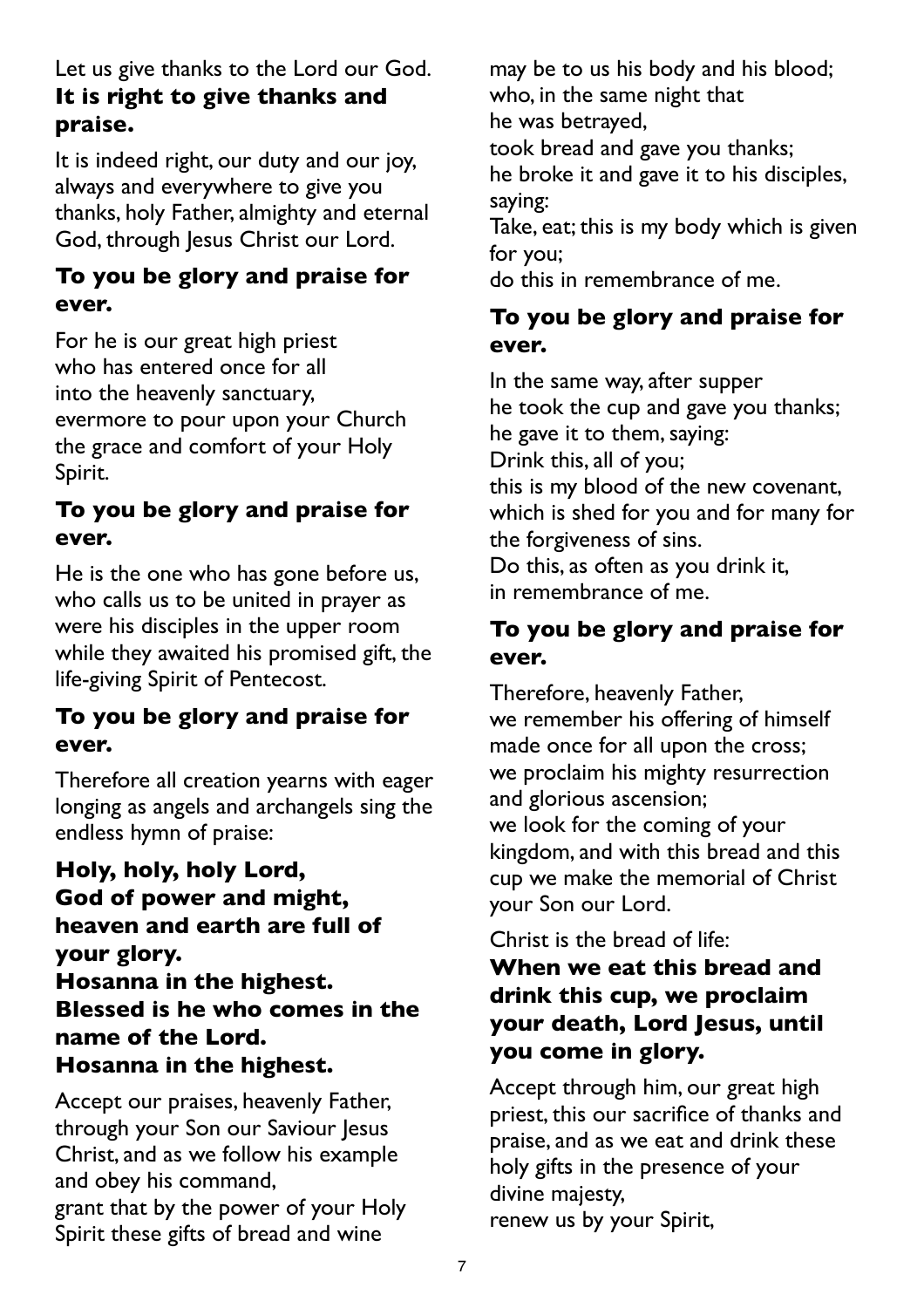inspire us with your love and unite us in the body of your Son, Jesus Christ our Lord.

### **To you be glory and praise for ever.**

Through him, and with him, and in him, in the unity of the Holy Spirit, with all who stand before you in earth and heaven, we worship you, Father almighty, in songs of everlasting praise:

#### **Blessing and honour and glory and power be yours for ever and ever. Amen.**

*As the children return from Young Church we sing*

# 㽈 **Chant** 㽈

Veni, lumen cordium. Veni, Sancte Spiritus.

*Translation: Come, light of our hearts. Come, Holy Spirit.*

*Stephen Langton (1160-1228) © 1998 Kevin Mayhew Ltd*

## **The Lord's Prayer**

Looking for the coming of his kingdom, as our Saviour taught us, so we pray:

**Our Father in heaven, hallowed be your name, your kingdom come, your will be done, on earth as in heaven. Give us today our daily bread. Forgive us our sins as we forgive those who sin against us. Lead us not into temptation but deliver us from evil. For the kingdom, the power,**

**and the glory are yours now and for ever. Amen.** 

## **Breaking of the Bread**

We break this bread to share in the body of Christ. **Though we are many, we are one body, because we all share in one bread.**

## **Agnus Dei**

**Jesus, Lamb of God, have mercy on us.**

**Jesus, Lamb of God, bearer of our sins: have mercy on us.**

**Jesus, Redeemer of the world: give us your peace.**

## **Giving of Communion**

Alleluia. Christ our passover is sacrificed for us. **Therefore let us keep the feast. Alleluia.**

*Communicant members of any Christian Church are invited to receive Holy Communion. If you wish to receive a blessing please bow your head.*

# 㽈 **Anthem** 㽈

# 㽈 **Hymn** 㽈

Just as I am, without one plea but that Thy blood was shed for me, and that Thou bidst me come to Thee, O Lamb of God, I come.

Just as I am, though tossed about with many a conflict, many a doubt,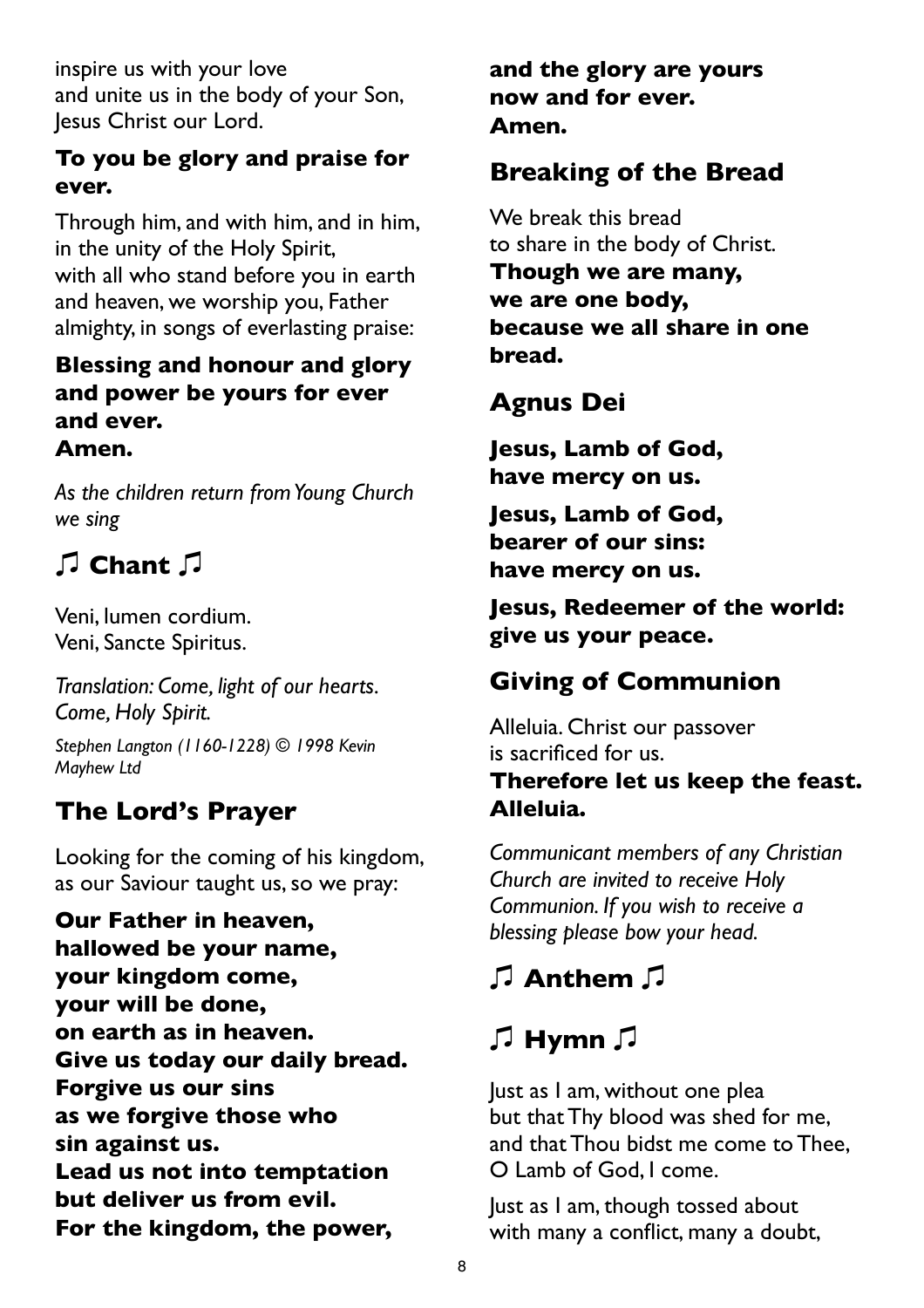fightings and fears within, without, O Lamb of God, I come.

Just as I am, poor, wretched, blind; sight, riches, healing of the mind, yea, all I need, in Thee to find, O Lamb of God, I come.

Just as I am, Thou wilt receive, wilt welcome, pardon, cleanse, relieve; because Thy promise I believe, O Lamb of God, I come.

Just as I am, Thy love unknown has broken every barrier down; now, to be Thine, yea, Thine alone, O Lamb of God, I come.

Just as I am, of that free love the breadth, length, depth, and height to prove, here for a season, then above, O Lamb of God, I come!

*Charlotte Elliott (1789-1871)*

## **Prayer after Communion**

### *Silence is kept.*

Eternal God, giver of love and power, your Son Jesus Christ has sent us into all the world to preach the gospel of his kingdom: confirm us in this mission, and help us to live the good news we proclaim; through Jesus Christ our Lord. **Amen.**

**We thank you, Lord, that you have fed us in this sacrament, united us with Christ, and given us a foretaste of the heavenly banquet prepared for all peoples. Send us out in the power of your Spirit to live and work**

### **to your praise and glory. Amen.**

## **Notices**

# 㽈 **Hymn** 㽈

Christ triumphant, ever reigning, Saviour, Master, King! Lord of heaven, our lives sustaining, hear us as we sing:

*Yours the glory and the crown, the high renown, the eternal name.*

Word incarnate, truth revealing, Son of Man on earth! Power and majesty concealing by Your humble birth:

Suffering servant, scorned, ill-treated, victim crucified! Death is through the cross defeated, sinners justified:

Priestly King, enthroned for ever high in heaven above! Sin and death and hell shall never stifle hymns of love:

So, our hearts and voices raising through the ages long, ceaselessly upon You gazing, this shall be our song:

*Michael Saward (1932-2015) © Michael Saward/ Jubilate Hymns*

# **¶ Dismissal**

# **The Blessing**

God the Father,

who has given to his Son the name above every name, strengthen you to proclaim Christ Jesus as Lord.

### **Amen.**

God the Son, who is our great high priest passed into